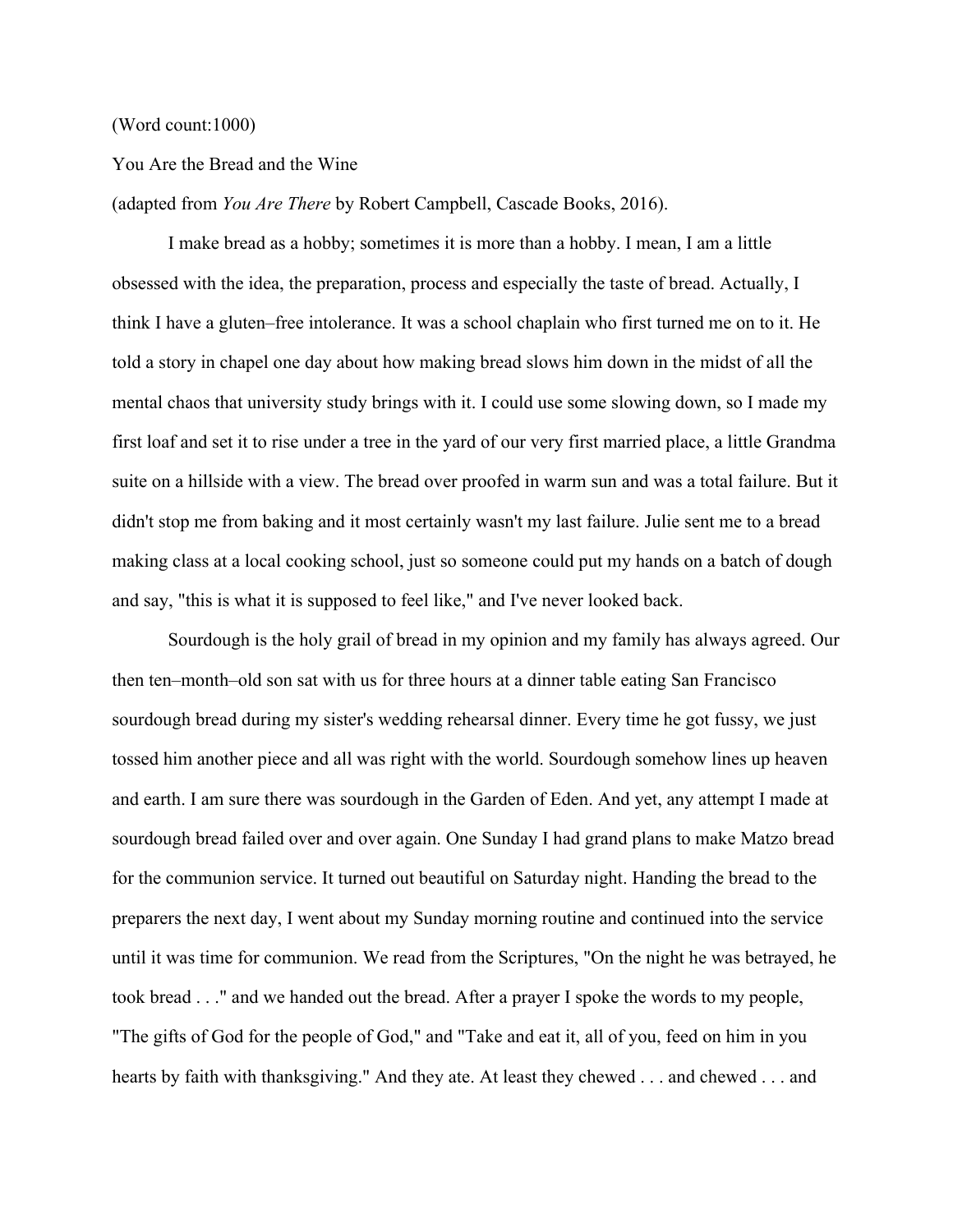chewed. That bread was like rubber in my mouth. I'm supposed to speak again after the bread, but I can't get it down. More than that, I am supposed to speak blessings and all I can think about is cursing the preparers for not telling me the bread was inedible! I swallowed hard and went on without looking anyone in the face and I gave up on sourdough entirely for over a decade, until recently.

My friend Bethany gave me a bit of starter that she had been nurturing for a few years and I've slowly turned it into Santa Margarita sourdough, or more affectionately known as #margaritasourdough. Sourdough is bread made by the long fermentation of wheat flour and water. It takes on the bacteria and yeast of the locality in which it lives. When I feed my sourdough starter with water from the mineral rich town well, it is literally Santa Margarita sourdough. We are actually consuming a little bit of Santa Margarita whenever we eat it. The town is becoming a physical part of us more and more every day.

The same is true for the local wine. The Paso Robles appellation runs throughout much of northern San Luis County and produces many award winning wines. You may find them on your shelves labeled "California Central Coast" or "Paso Robles." Over my back fence, on that old Santa Margarita Ranch, are approximately 930 acres of magnificent grapes, laid out by the legendary Mondavi family for Ancient Peaks Vineyards. Being the good neighbors that we are, we support this local business and our friends who own and run it. They wisely take advantage of the unique terroir to create bottles of fermented magic. The terroir is the specific geography, geology and climate of the place that creates a taste that cannot be duplicated anywhere else in the world. One such place in the AP vineyard is known as "Oyster Ridge," due to the giant fossilized oysters shells that quite literally push up out of the soil on that hilltop. Coastal fog pours over the Cuesta Pass, just fourteen miles from the Pacific Ocean, like waves that came in with just a little too much force. It slides and drips down over the ridge causing the warm daytime temperatures to drop dramatically and the grape sugars to spike. Little pocket